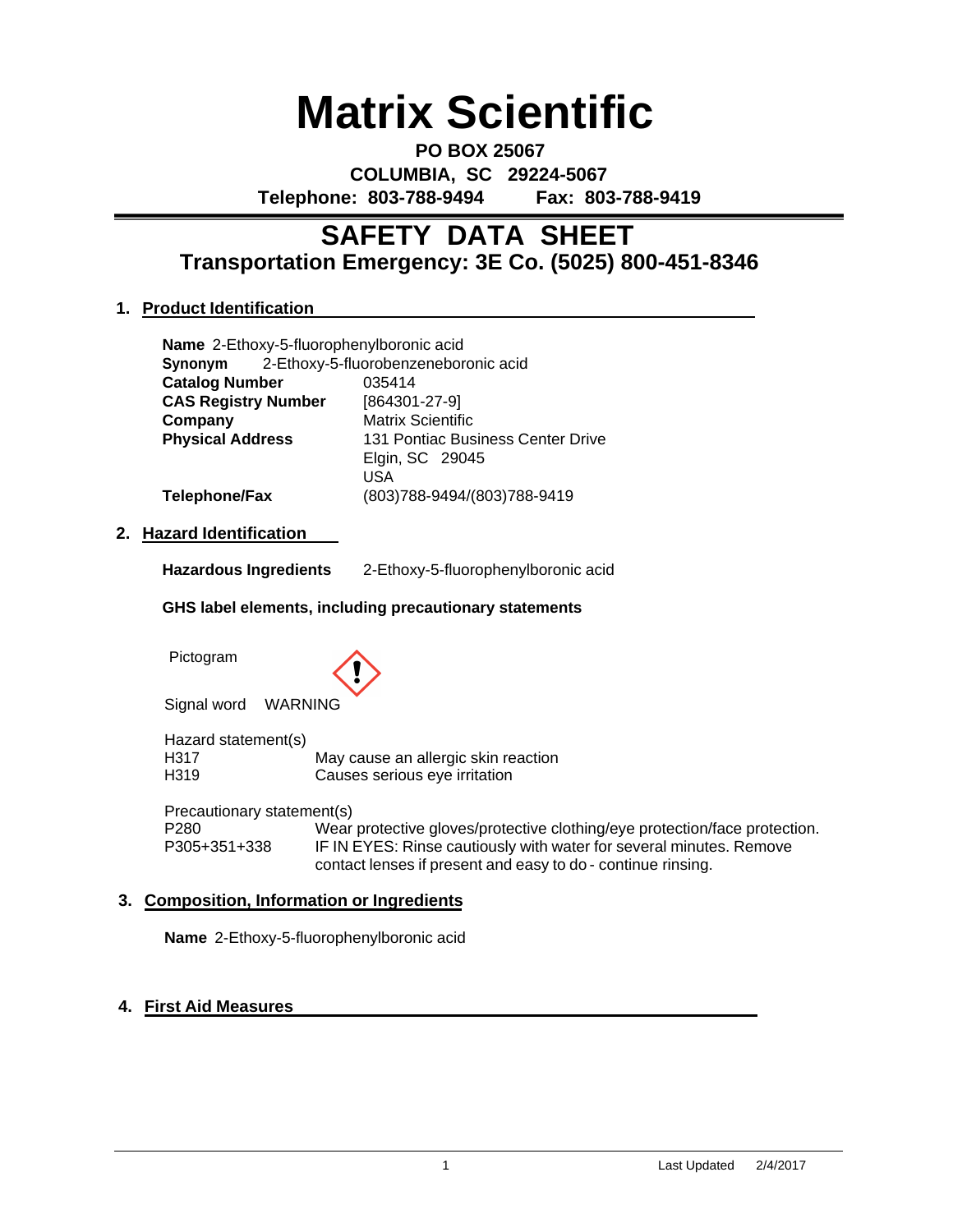| <b>Eye Contact:</b>  | Check for and remove any contact lenses. Immediately flush eyes with<br>clean, running water for at least 15 minutes while keeping eyes open. Cool<br>water may be used. Seek medical attention.                                                                                                                  |
|----------------------|-------------------------------------------------------------------------------------------------------------------------------------------------------------------------------------------------------------------------------------------------------------------------------------------------------------------|
| <b>Skin Contact:</b> | After contact with skin, wash with generous quantities of running water.<br>Gently and thoroughly wash affected area with running water and non-<br>abrasive soap. Cool water may be used. Cover the affected area with<br>emollient. Seek medical attention. Wash any contaminated clothing prior to<br>reusing. |
| Inhalation:          | Remove the victim from the source of exposure to fresh, uncontaminated<br>air. If victim's breathing is difficult, administer oxygen. Seek medical<br>attention.                                                                                                                                                  |
| Ingestion:           | Do NOT induce vomiting. Give water to victim to drink. Seek medical<br>attention.                                                                                                                                                                                                                                 |

### **5. Fire-Fighting Measures**

| <b>Extinguishing media:</b><br><b>Special fire fighting</b> | Carbon dioxide, dry chemical powder, alcohol or polymer foam.                                             |
|-------------------------------------------------------------|-----------------------------------------------------------------------------------------------------------|
| procedures:                                                 | Wear self-contained breathing apparatus and protective clothing to prevent<br>contact with skin and eyes. |
| Unusual fire and<br>explosion hazards/<br>decomposition of  |                                                                                                           |
| product:                                                    | Emits toxic fumes under fire conditions.                                                                  |

# **6. Accidental Release Measures**

Steps to be taken if material is spilled or otherwise released into the environment - Wear Appropriate respirator, impervious boots and heavy rubber (or otherwise impervious) gloves. Scoop up solid material or absorb liquid material and place into appropriate container. Ventilate area and wash affected spill area after pickup is complete. Wash skin immediately with plenty of water. Place solid or absorbed material into containers and close for disposal.

# **7. Handling and Storage**

Avoid prolonged exposure. Use caution when handling. Exposure to any chemical should be limited. Do not breath dust or vapor. Have safety shower and eye wash available. Do not get in eyes, on skin or on clothing. Keep container tightly closed. Store in a cool, dry, well-ventilated place. Ensure adequate ventilation during use. Use only in a chemical fume hood. To the best of our knowledge, the health hazards of this product have not been fully investigated. This product is provided solely for the purpose of research and development.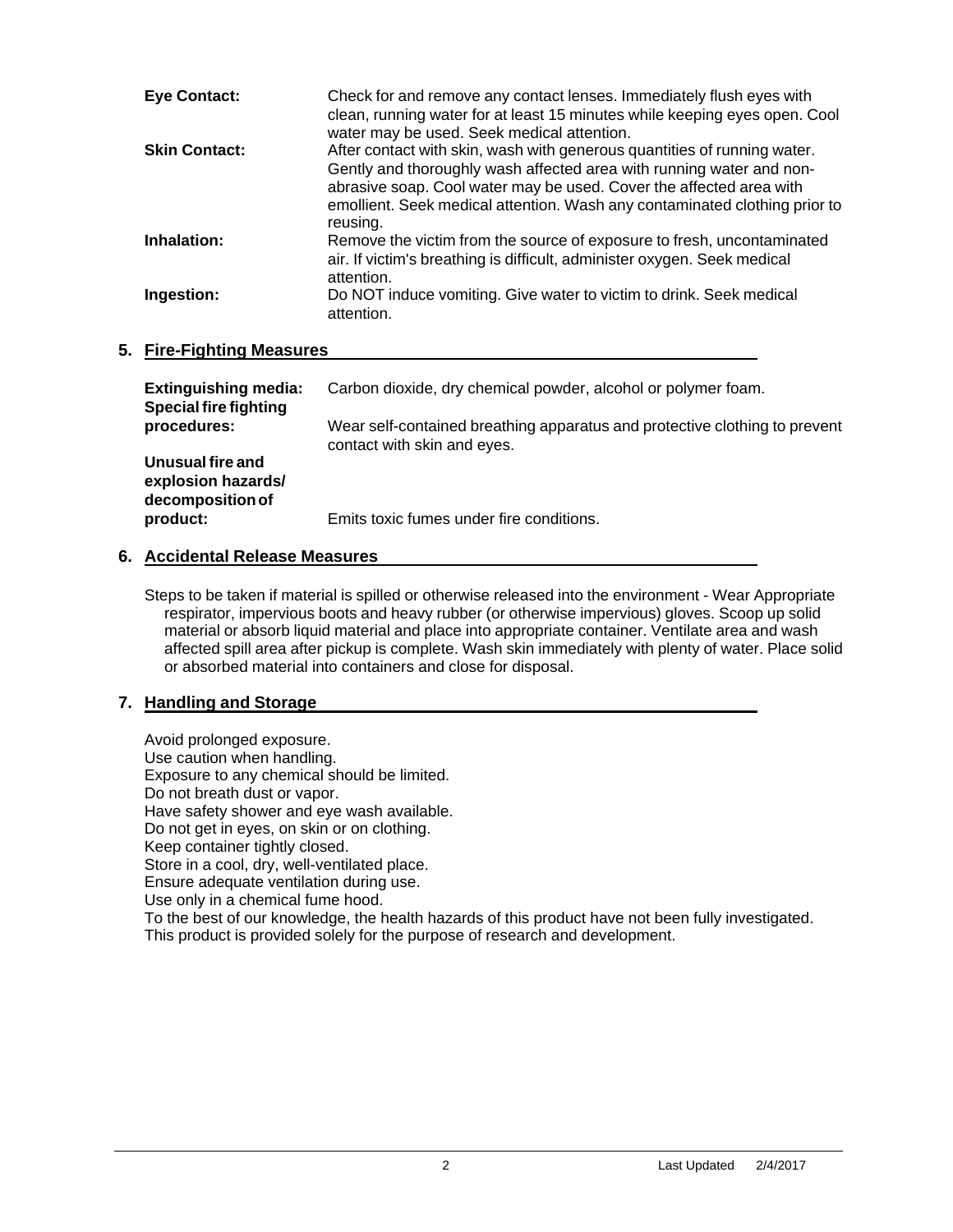# **8. Exposure Controls and Personal Protection**

Wear Protective safety goggles. Wear chemical-resistant gloves. Wear protective clothing and chemical resistant boots. Ensure ventilation during use. After contact with skin, wash immediately.

# **9. Physical and Chemical Properties**

**Molecular Formula:** C8H10BFO3 **Molecular Weight:** 183.98 **Melting point (C):** 108-113 °C

#### **10. Stability and Reactivity**

| Incompatibilities:                   | Strong oxidizing agents |  |  |  |
|--------------------------------------|-------------------------|--|--|--|
|                                      | Strong acids and bases  |  |  |  |
| <b>Hazard Decomposition Products</b> |                         |  |  |  |
| Carbon                               | carbon monoxide         |  |  |  |
|                                      | carbon dioxide          |  |  |  |
| <b>Fluorine</b>                      | hydrogen fluoride       |  |  |  |

#### **11. Toxicological Information**

#### **Acute effects:**

Irritant May be harmful by ingestion and inhalation.

Material is irritating to mucous membranes and upper respiratory tract.

To the best of our knowledge, the toxicological properties of this product have not been fully investigated or determined.

#### **12. Ecological Information**

| <b>Mobility:</b>             | Data not known    |
|------------------------------|-------------------|
| <b>Persistence and</b>       |                   |
| degradability:               | No data available |
| <b>Cumulative potential:</b> | No data available |
| Other adverse effects:       | No data available |

#### **13. Disposal Considerations**

Absent other actions demanded by federal or local regulations - Dissolve or mix the material with a combustible solvent and burn in a requlated, chemical incinerator equipped with after burner and scrubber.

Observe all federal, state and local laws.

#### **14. Transport Information**